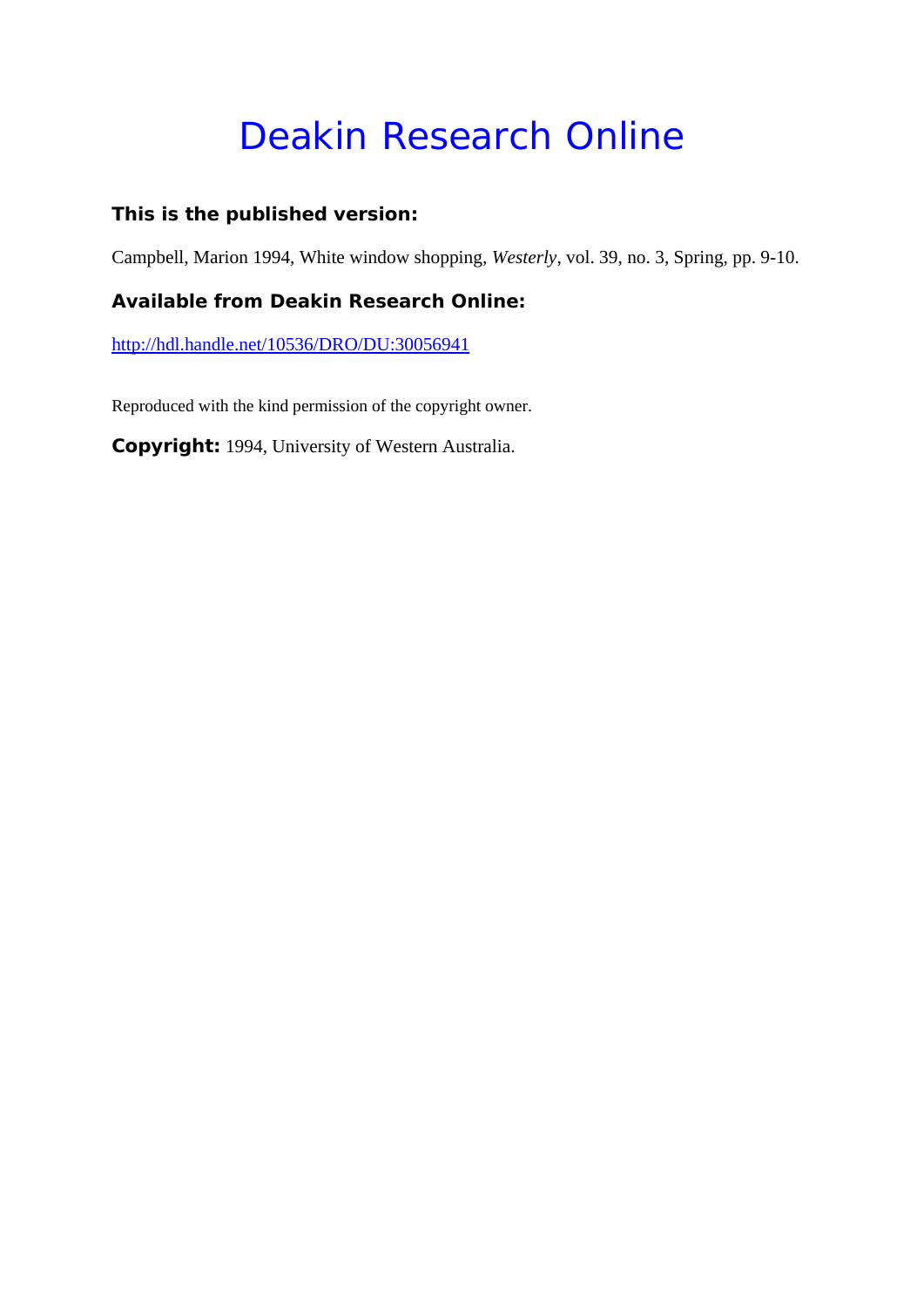## **MARION CAMPBELL**

### **White Window Shopping**

if familiar mirrors peeled away like skin could we set our sun  $$ blind selves out there on bitumen to wait for the hit we identify with?

black memories reverse against the grain of voices  $$ voices we have tried without a broken chord or swollen tongue to show for it when death strikes dumb again again black memories reverse and as we cop the muffler's heat shall we try for street-wise diction now, a laid-back line? how to repeat that squeal of tyres how to score as metal bites into our tender bodytexts?

remember times when we hoped to borrow for our measured sorrow a motif from the Nyoongah Daily News?

sometimes white violence taps the window of the text a cry beyond all simulacra